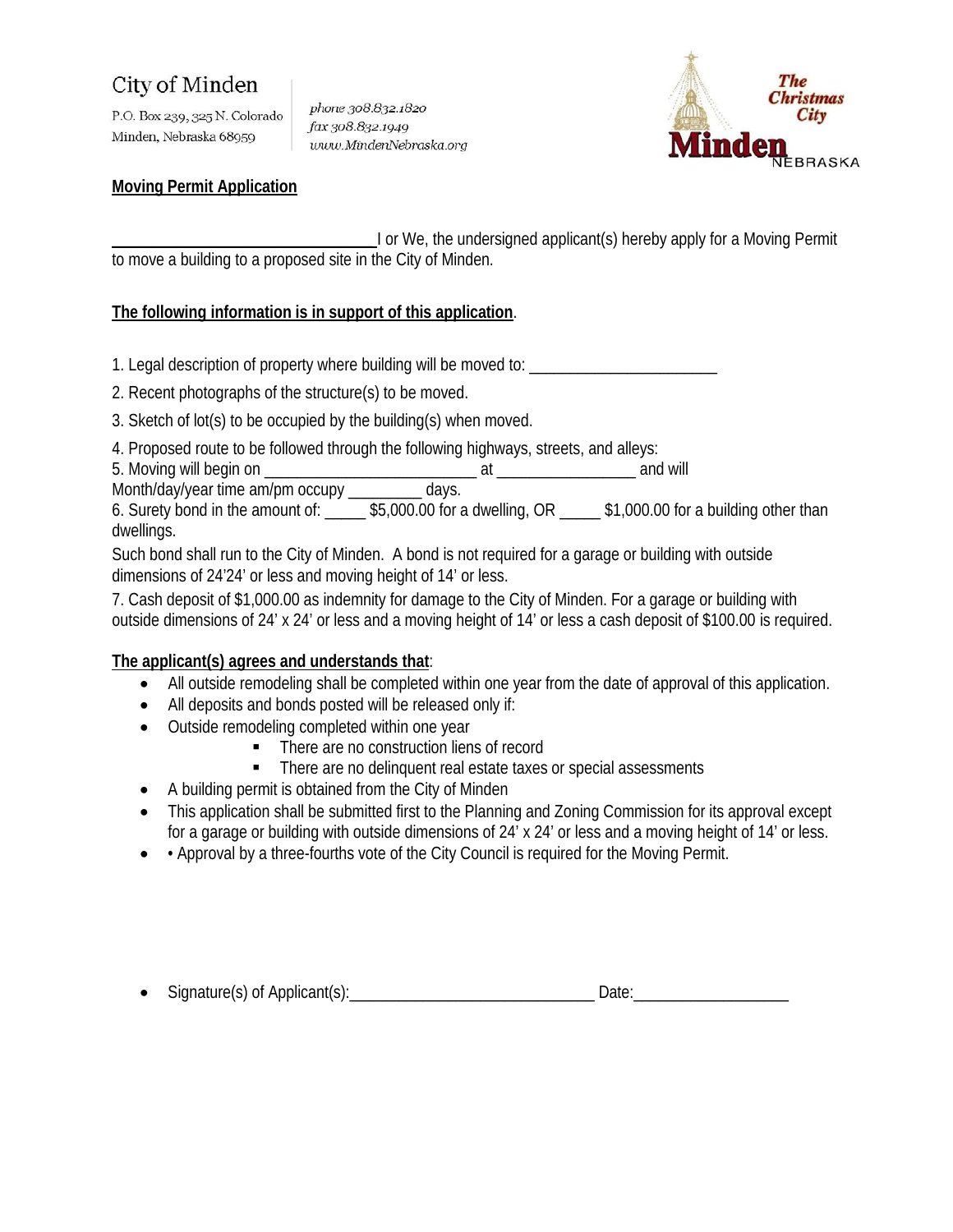# City of Minden

P.O. Box 239, 325 N. Colorado Minden, Nebraska 68959

phone 308.832.1820 fax 308.832.1949 www.MindenNebraska.org



### • **Planning and Zoning Commission Action**

- Statements of the applicant(s), any objector(s), were received on \_\_\_\_\_\_\_\_\_\_\_\_\_\_\_\_\_\_\_\_\_. The Commission recommends that the Moving Permit shall be: **\_\_\_\_\_\_\_\_\_Approved \_\_\_\_\_\_Disapproved**
- **City Council Action**
- Statements of the applicant(s), any objector(s), and the recommendation of the Planning and Zoning Commission were received on \_\_\_\_\_\_\_\_\_\_\_\_\_\_\_\_\_\_\_\_\_\_\_. The council finds that the Moving Permit shall be: **\_\_\_\_\_ Approved \_\_\_\_\_ Disapproved**
- City Administrator Action All expenses incurred in removing and replacing property belonging to the City, all damages to City property, and all unpaid claims to persons and private property are:
- City Administrator Signature:\_\_\_\_\_\_\_\_\_\_\_\_\_\_\_\_\_\_\_\_\_\_\_\_\_ Date:\_\_\_\_\_\_\_\_\_\_\_\_\_\_\_\_\_\_\_\_\_\_